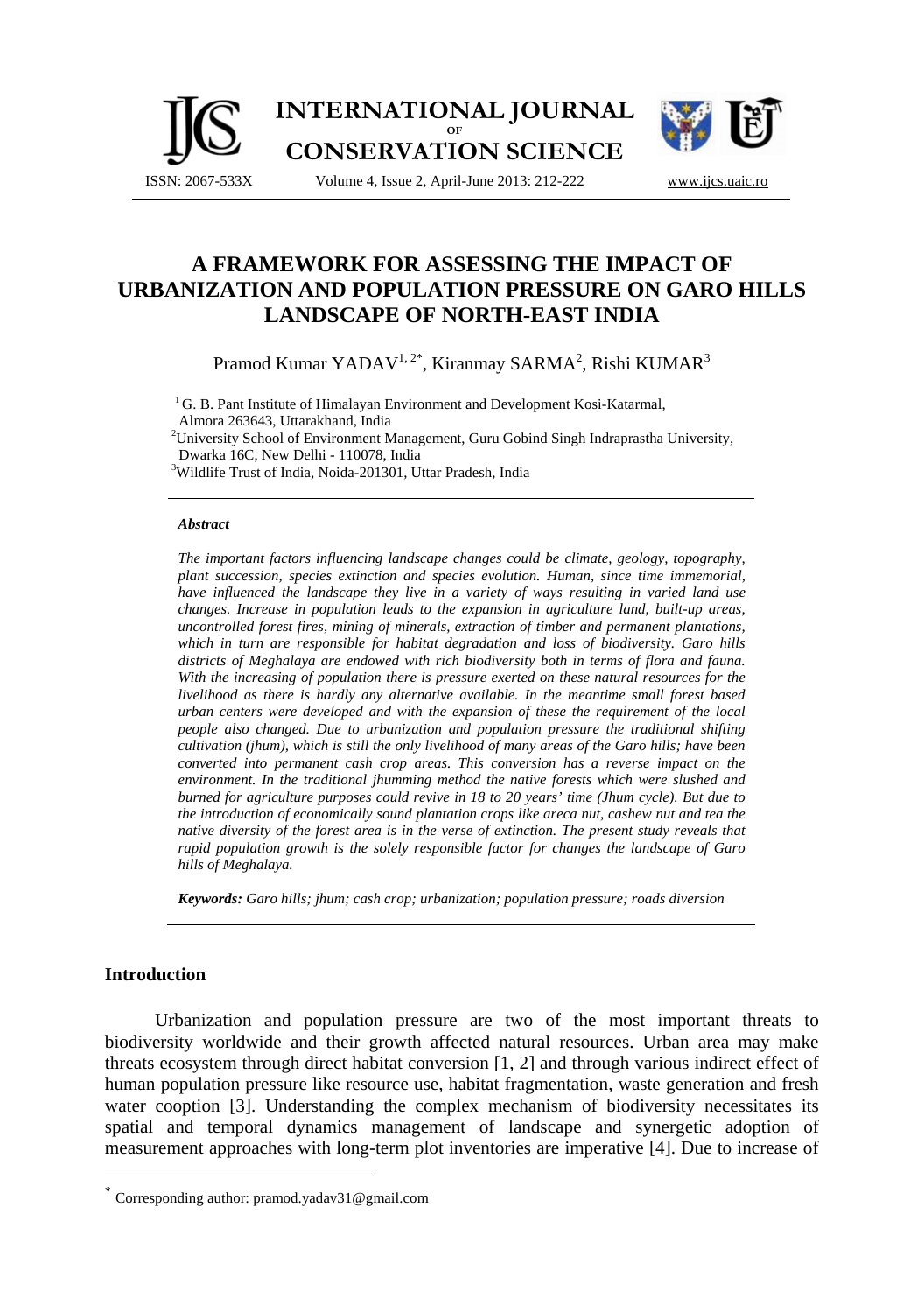population density many kind of precursor, both social and environmental, appears in habitat. One environmental precursor is pollution, the effect of which in forest ecosystem studied by many investigators [5]. The other is population pressure which is caused by excessive increase in population density in forest habitat leading to argumentation of industrialization and consumption of natural resources for livelihood. Increasing human intervention and excessive exploitation of resources have resulted in great changes and provide alarming signals of accelerated biodiversity loss [6]. The impact of population growth on environment is significant because each person make same demands on natural resources for the essential of life-food, water, clothing, shelter and so on.

Changes in habitat quality associated with urbanization have many different effects on biodiversity. They include a reduction in the size of habitat patches supporting indigenous fauna, the invasion and planting of alien flora, the increasing isolation of these remnant patches from other similarly ''green'' areas, an increase in the level of air pollutants due to road traffic and industry, and an increase in physical disturbance in and around the habitat fragments [7]. Due to high frequency of traffic on roads/railway, wild animals often divert from their original dispersal route and enter these hamlets leading to conflict situations [7] and human driven land use change (urbanization) usually considered as impacting biodiversity. The relation between human population and biodiversity arise because humans and other living organisms depend on processes that are driven or perhaps delimited by existing energy [9] and urban habitats generate break in the ecological continuum of many living organism, creating spatial heterogeneity in habitats [10] Another mechanism for this correlation but regardless of the explanation, one consequence of the coincidence between people and biodiversity is that pressure inflicted on important area for biodiversity might be greater than expected by chance and sometimes difficult to avoid [11].

Garo Hills landscape of Meghalaya is bestowed with biodiversity and natural resources. During last few decades phenomenal increase in urbanization and population pressure, causing large scale destruction and deterioration in the environment. This region is severely affected by sheet erosion mainly because of the age old tradition of shifting cultivation in the fragile hill slopes aided by other anthropogenic activities [12]. Drivers of deforestation like shifting cultivation, urbanization, forest fire, mining of minerals, extraction of timber and Plantation (Cash crops) are responsible for landscape dynamics in Garo Hills [13]. Fragmentations on large scale of land by human development are noticeable among these changes. If fragmentation reduces patches below the critical size, the remaining area may not be able to support many of its original species, local extinction occurs. As the landscape becomes more fragmented and contiguous areas of habitat for species become smaller and more isolated, the relationship between species diversity and patches size takes on crucial importance in the conservation of biological diversity. The management of habitats through interactive network of species at landscape level is considered important. High population density and growth have frequently been associated with forest loss and species extinction and discussing the relationship between population and environment is not simple. Human activities like sub-surface coal mining in the buffer areas of the Nokrek Biosphere Reserve of Garo Hills and shifting cultivation cause extensive degradation of the forest that support a variety of successional communities ranging from open forest to abandoned shifting cultivation fields [14]. The spread of urbanization has been a severe threat for forests in the current scenario of high population growth and vanishing cultural values. Study of the landscape at the patch level is an appealing ecological basis for understanding these processes. Landscape ecology seeks to understand the ecological function of larger areas and hypothesize that spatial arrangement of ecosystem, habitats or communities has ecological implications. Its analysis at broad economical and developmental scale is becoming important for conservation and management of biodiversity.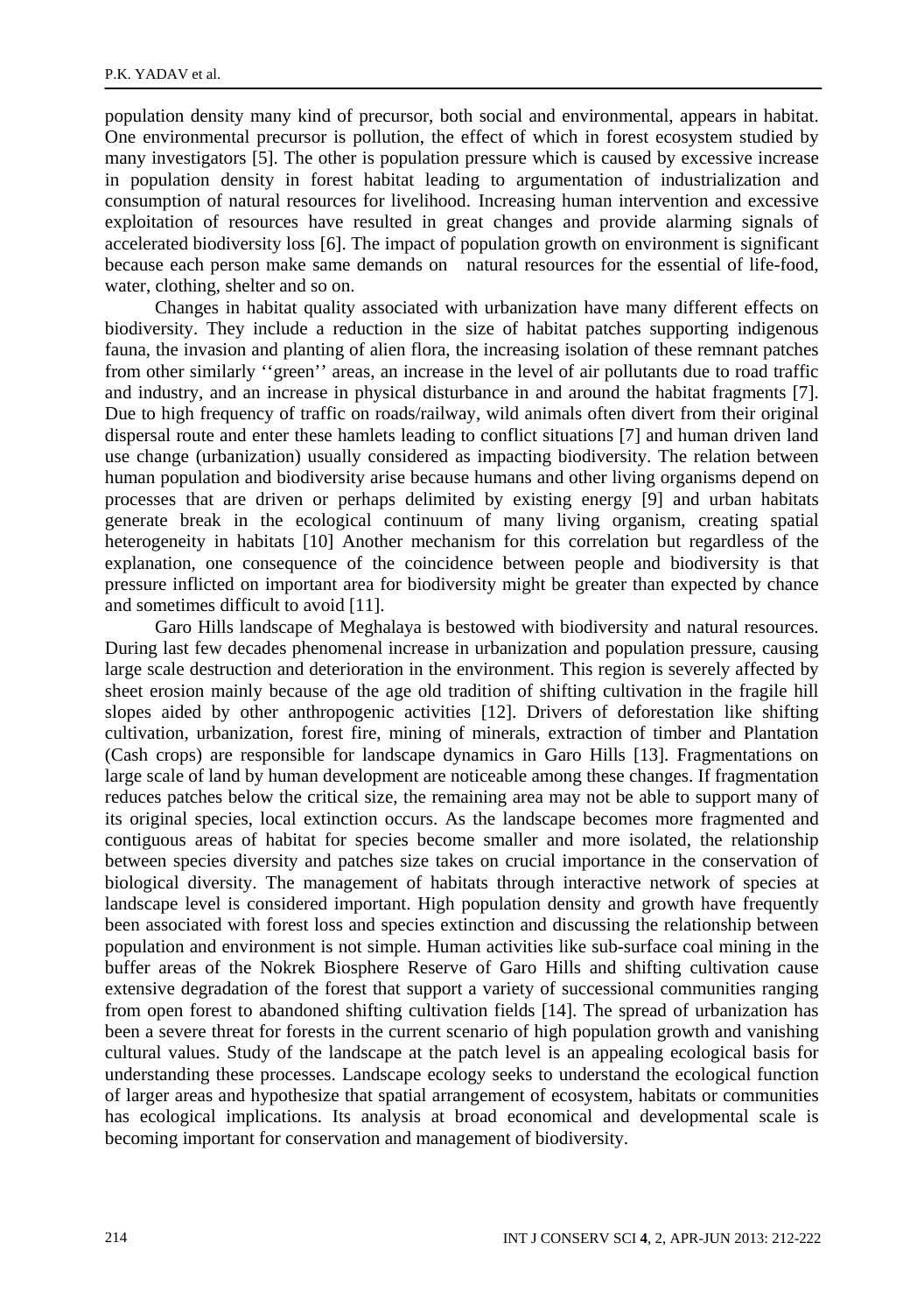# **Methodology**

The present study "A Framework for Assessing the Impact of Urbanization and Population Pressure on Garo Hills Landscape" of North-East India is conducted as preliminary survey in all districts of Garo Hills. The relevant information and data for study were collected mainly from secondary sources available in publications and reports of various government departments and academic institutions. However, some information pertaining to urbanization, population pressure and their impact on forest resources was also collected by conducting primary sample survey at village level. The details of data collection and compilation are given below:

## *Collection of data from Secondary sources*

An extensive review of the available literatures on urbanization, agriculture and forest resources was carried out by visiting different government departments, academic institutions and various libraries. Published and unpublished data pertaining to land and forest resources, and their various goods and services were collected from journals, theses and technical reports.

#### *Generation of Primary Data*

Garo Hills one of the biodiversity rich landscape of Meghalaya. Different forest product, both timber and non-timber are collected by the people of the landscape for their own consumption as well sale in the market. Native Garo community is practicing Shifting cultivation (*Jhum*) for their livelihood from ancient time. Previous studies documented the impact of shifting cultivation on the local biodiversity of landscape. However no more information is available on type and quantity of permanent cash crop plantation and impact of population pressure on in biodiversity rich zone of landscape. During present study primary survey was conducted to the find out the changes in traditional cultivation and extraction of different type of forest product due to high demand of population pressure and urbanization. Some information was also collected by interviewing of the endemic Garo community.

In selected village, stratification of household was done on the basis of land ownership of local formers. Ten percent of the total formers were then randomly selected from each village with equal representations from the high, middle and low categories. The field survey was done during the month of February to April 2012 by using a structured questionnaire. The field survey questionnaire was designed mainly to obtain adequate information on extraction of forest products and changing pattern in their traditional cultivation. Information, both at village level and formers level were collected by interviewing the people. The interviews of the selected households were done by personal visits to the formers.

## **Results and Discussion**

#### *Living condition and livelihood*

Forests in the Asian context are part of a cultural landscape complex that includes traditional societies as integral components, meeting their livelihood needs from forest based resources around [15]. Agriculture is the main occupation of the people of Garo Hills. It has rich but unexploited natural resource, including coal, limestone, kaolin, feldspar, quartz, mica, gypsum, bauxite and other minerals. Its sillimanite deposits (a source of high-grade ceramic clay) are reported to be the best in the world and account for almost all of India's sillimanite output. The Garo people practice shifting cultivation and important fruits grown here are orange, pineapple, lemon, guava, jackfruit and bananas, while potato, jute, mesta, cotton, areca nut, ginger, turmeric, betel leaf, black pepper and broom grass are the chief commercial crop (Fig. 1).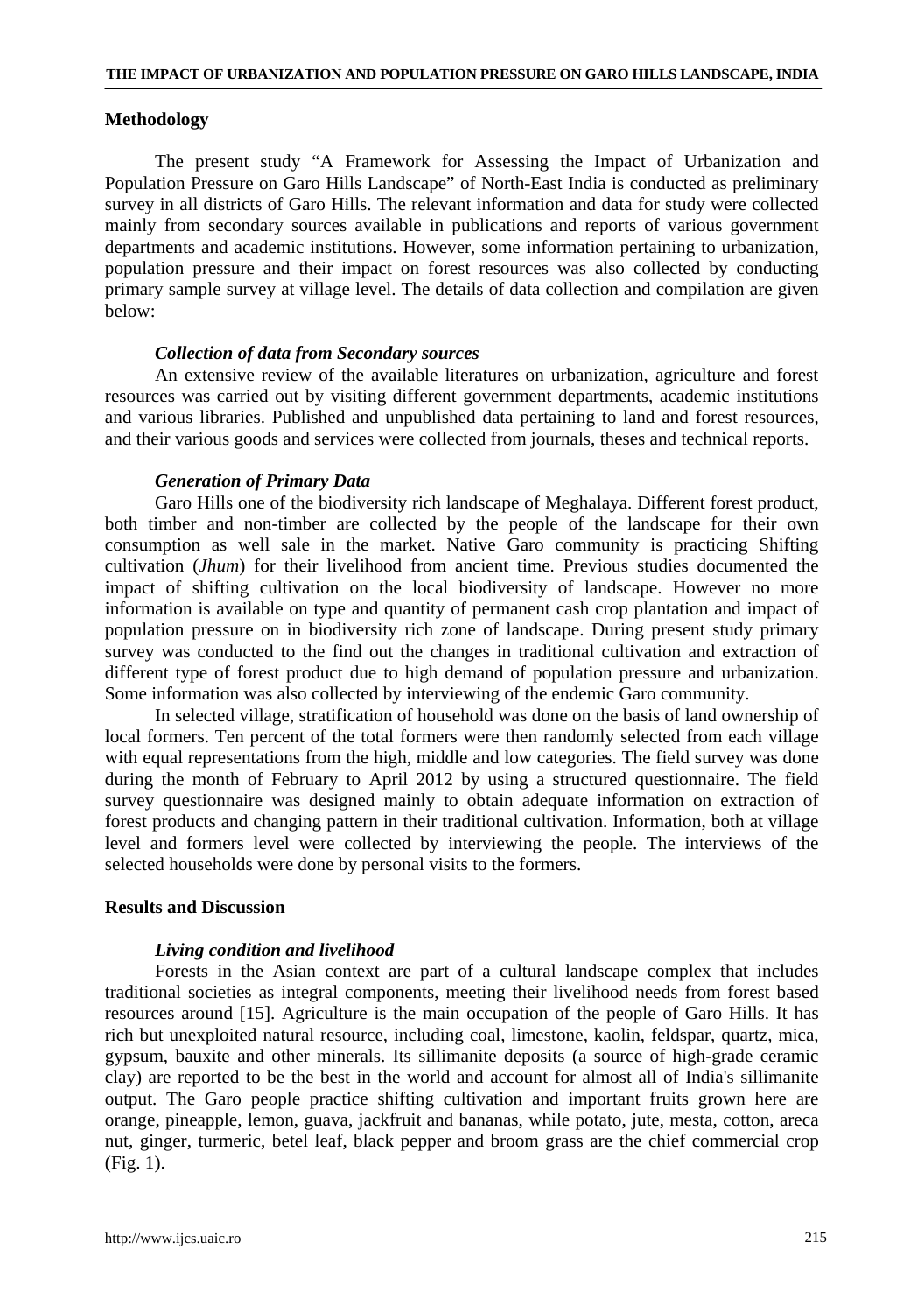Being relatively under-developed compared to other regions of the country, opportunities for alternative livelihoods are limited. Local communities of this region are pre-dominantly agrarian, their dependence on forest product and meat for their livelihoods. This is apparently more so after a ban was imposed on the felling of trees, hunting and curtailing further any opportunities to earn livelihoods.



Fig. 1. Garo people cultivating in current jhum land (A) and collecting Areca nut (B).

There is a diversity of household livelihood strategies due to differential landholding pattern and availability of different opportunities. For instance, livelihood strategy of the people in a village varies with the landownership pattern, i.e. when most village land is communally owned, shifting cultivation and collection of forest products from the forest for sustenance are the main livelihood activities, but when the lands are privately owned, settled agriculture and cash crop cultivation are the main activities. The availability of different opportunities is usually policy driven, which are provided by the government and other donor agencies. The patterns of livelihood dependency on resources vary greatly between Khasi Hills and Garo Hills. In case of marginal land holdings or landlessness (non-availability of permanent agriculture land), which is more prevalent among Garos, there are a variety of complimentary livelihood activities, such as livestock holding, collection of forest products and seasonal migration for labour. However, in case of Khasis, migration for labour is practically absent. Because of the community ownership of land, shifting cultivation is still prevalent form of agriculture among all the tribes of Meghalaya, although there has been a slow transition towards settled cultivation in recent years. Other area-specific livelihood activities of the people include, vegetable cropping, ginger cropping, broomstick cultivation, horticulture, fishery, selling of non-timber forest products such as bay leaf, honey and bamboo shoots, coal and lime stone mining, and small trading.

#### *Change in cropping pattern and agriculture practices*

Timber extraction for fuel wood and household activities is a also a driver of deforestation in this landscape. There are many activities like lopping of trees for cattle fodder and bamboo extraction for construction of huts and bridges. They utilize this timber for making furniture and other wooden articles which is exported in the local markets and acts as a major source of income. The cattle population domesticated by Garo Tribes lead to overgrazing as well as habitat quality degradation due to lopping of trees as mentioned above.

Plantation of cash crops like Areca nut (*Areca catechu*), Pineapple (*Ananas comosus*) and different Tea varieties are also responsible for the loss of forest cover in the area (Fig 2). The main reason for they having a negative effect on the forest is because that after jhumming (7-8 years) native forest plant species revive but, due to plantation of such cash crops the native diversity is lost on a long term. Thus, prominent pressure to native forest biodiversity in the Garo Hills is the increasing anthropogenic conversion of mature and primary forest to permanent cash crop land.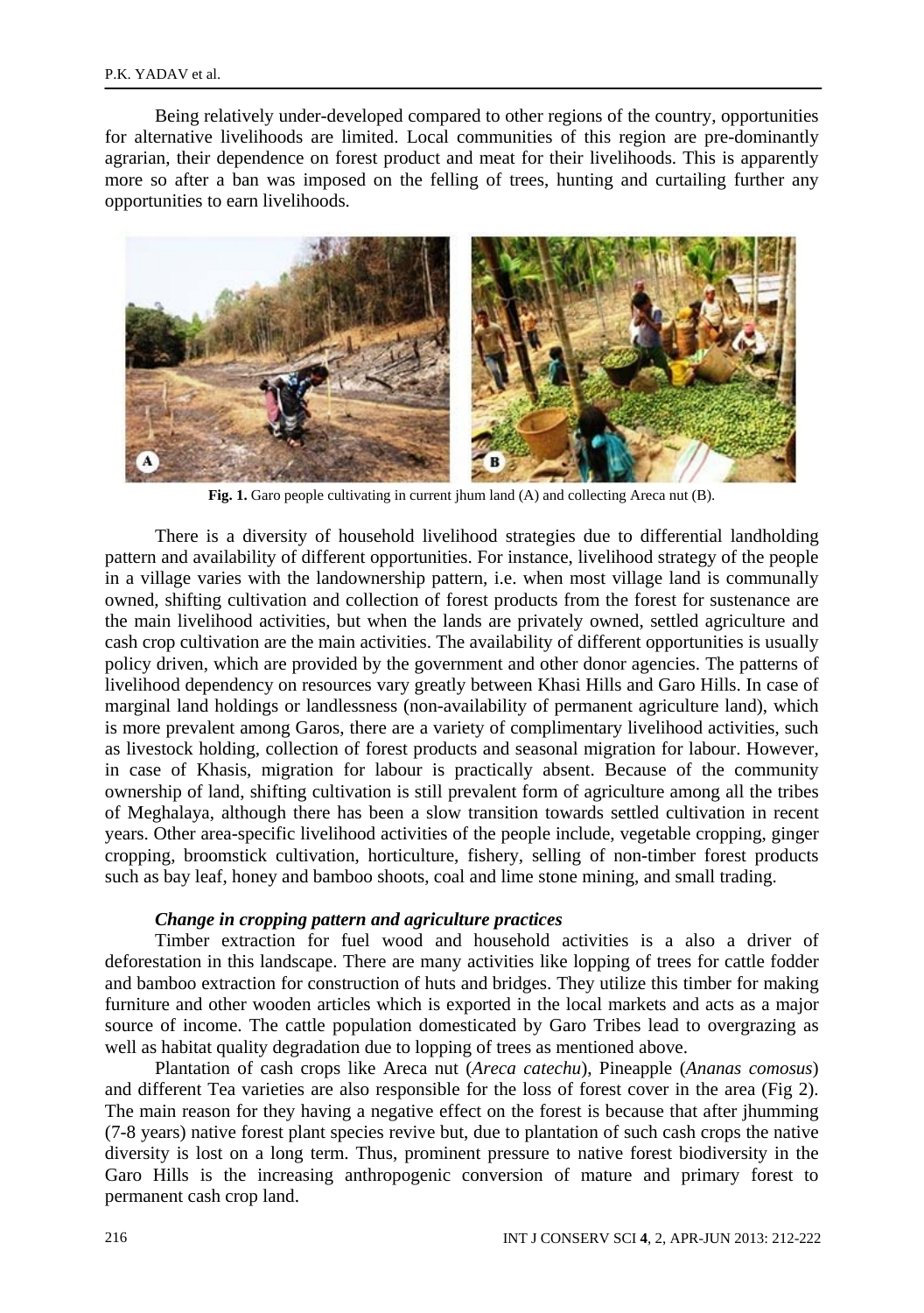

**Fig. 2.** Plantation of different cash crops (A) Tea varieties and (B) Areca nut (*Areca catechu* )

# *Urbanization and construction*

High population density and growth have frequently been associated with forest loss and species extinction [16] and discussing the relationship between population and environment is not simple. Due to increasing agricultural population pressure in the north-east India regions a significant deforestation has been experienced, which brings the new land cover cultivation [17]. The multi-dimensionality of population and environment, the relationship is also influenced by other mediating factors, including technological (e.g. energy production and consumption), political (e.g. policy environment), and cultural factors (e.g. way of life, attitudes towards nature). While climate change is primarily shaped by population size and growth, landuse transformation often arises from shifts in population distribution. Each demonstrate how the interaction of population and the environment operates at the different spatial scale-while climate change is global issue, land use change operates at the local and national levels. The spread of urbanization has been a severe threat for forests in the current scenario of high population growth and vanishing cultural values. Rapid population growth has responsible for clearance of vegetation for built-up area, agriculture, overgrazing and fuel wood. It has increased rate of tree cutting for diversion and expansion of roads. This selective cutting had adverse effect on land cover and is responsible for big land cover conversion in the landscape.

The growing population, human greed and lack of knowledge about ecological balance of nature destroyed the environment in such a manner that there is already a vast degradation of soil, water, air biodiversity and even light/temperature [18]. In recent times it has been noted that the Garo Hills landscape suffering from diversion and expansion of National Highway (NH-64) at large scale (Fig. 3).



**Fig. 3**. Expansion (A) and diversion (B) of NH-62 in Garo Hills

Bera et al. [19] already concluded that the forest of Garo Hills have been over exploited due to roads and other infrastructural development. Amount of sediments eroded away from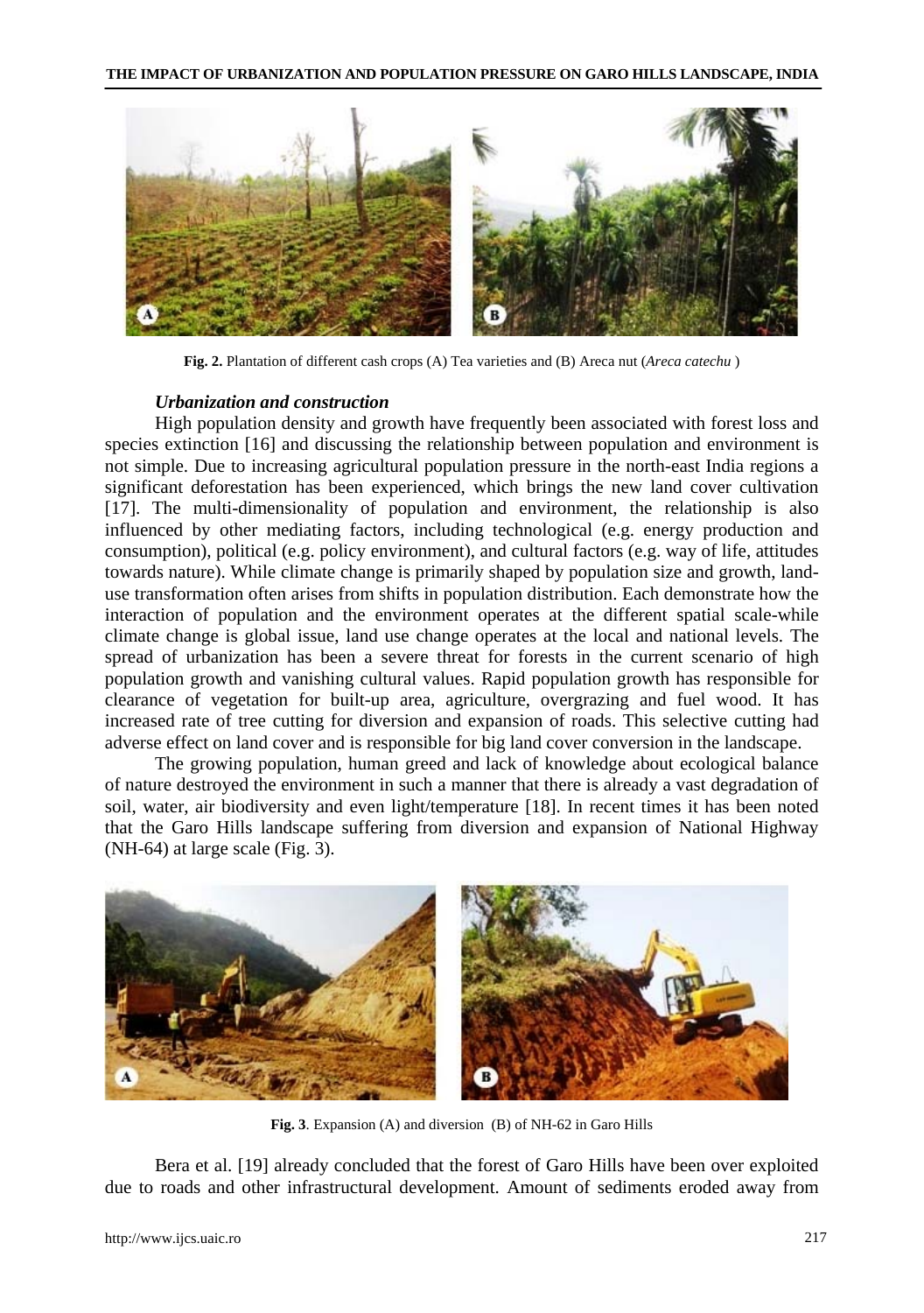sites of road construction is ten times greater than that derived from agricultural land, about 200 times greater than that from grassland and 2000 times greater than that from forest land [20]. Construction of roads disturbs the stability of the hillside, causes serious damage to the hydrologic system and removes the protective cover from the vulnerable slopes [21]. The status of landscape is not satisfactory. High rate of urbanization like diversion of national highway (NH-62) and construction of new roads was also observed during the study period which may further catalyze the threat to the forests and act as drivers of landscape dynamics.

## *Mining of minerals*

Mining of landscape (Fig. 4) create huge damage to the biological communities and negative impact depends on mining methods, geological conditions and whether the mines is working or abandoned [22]. Mining for minerals and fossil fuels causes vast tracts of forest lands to be cleared [23]. The problems of waste rocks dumps during mining become disturbing to the landscape, as result natural vegetation start struggling for surviving and habitats become poor, presenting very rigorous condition for plant growth. The unscientific mining of minerals poses a serious threat to the environment, resulting in the reduction of forest cover, erosion of soil in a greater scale, pollution of air, water and land and reduction of biodiversity [24].



**Fig. 4.** Sand mine (A) and coal mine (B) in Garo Hills landscape

Meghalaya is rich natural vegetation as well as large reserve of mineral resource. According to Directorate of Mineral Resources, Government of Meghalaya maximum limestone reserves are present in the Khasi Hills while maximum coal reserves are present in Garo Hills landscape. Coal mining has been most extensively practiced in all district of Meghalaya, northeast India as result of this the original lush green landscape have been converted to mine spoils [25]. Coal deposits of the state occur as thin seams (30 cm to 1.5 m) in sedimentary rock, sandstone and shale of the Eocene age [26]. The coal found in the state has low ash content, high volatile matter, high calorific value and comparatively high sulphur content [27]. In Garo Hills, coal, limestone and sands mining are done by primitive mining method calls 'rat hole' mining. There has been unusual increase in mining of coal, limestone, sillimanite and clay, causing large scale deforestation, and decline in environment during the last few decades. The indiscriminate and unscientific mining, absence of post-mining treatment and management of mined areas are making the fragile ecosystems more vulnerable to environmental degradation hence leading to large scale land cover/ land use changes [28]. In Garo Hills mining causes massive damage to the landscapes and biological communities as a result, soil erosion, scarcity of water, pollution of air, water and soil, reduced soil fertility and loss of biodiversity are some of the serious problems of the area.

# *Biodiversity and habitat decline*

Human modification of ecosystem is reducing biological diversity worldwide [29] most commonly caused by habitat loss during the expansion of agriculture [30]. Urbanization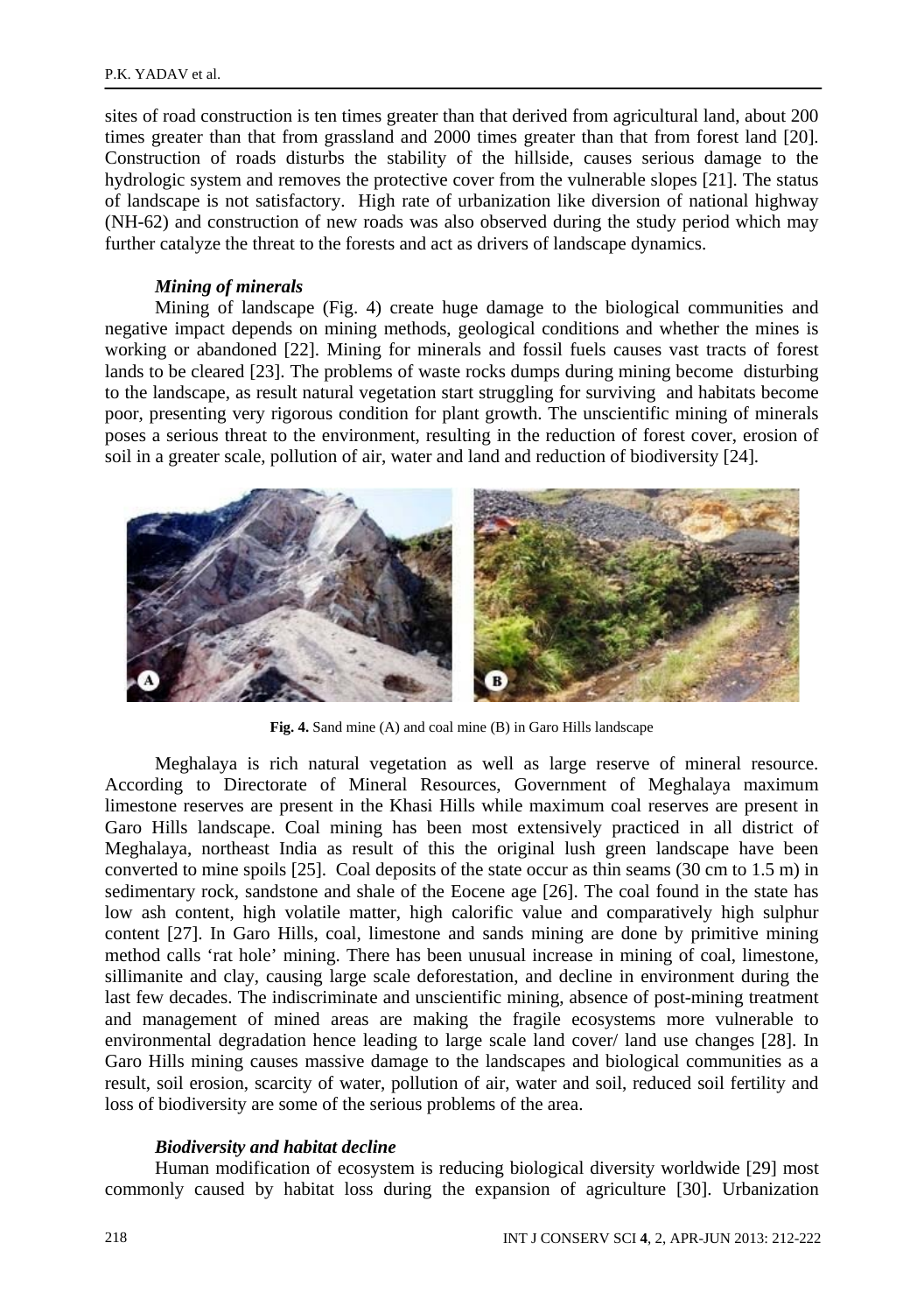dramatically alters the composition of wildlife and communities, leading biodiversity loss and produce same of the greatest local extinction rates and frequently eliminates the large majority of native species [31, 32]. Previous research McKinney, [33]; Brooks et al. [34]; McKee et al. [35]; Norris and Harper [36] has shown that the most significant factors controlling to the decline of biodiversity are deforestation and land degradation, mainly in the same developing countries in tropical zone. The landscape level biodiversity is very sensitive to the land use/cover changes. In any region, land conservation forces the declining populations towards the edge of their species range, where they become increasingly vulnerable to collapse if exposed to further human impact. Land- use changes has been projected to have the largest impact of global biodiversity in the next century [37].

Due to increasing agricultural population pressure in the Garo Hills regions a significant deforestation has been experienced, which brings the new land cover cultivation. Thus, population pressure first exert its impact on expansion of marginal land under cultivation and some extent shortening the fallow period (Fig. 5), which in turn increase in gross agriculture production as well as exploitation for fodder, fuel wood and timber [38] worked at spatial patterns and processing for shifting cultivation landscape in Garo Hills. They find out that the landscape comprised  $2459 \text{ km}^2$  of land with forest cover and shifting cultivation patches over 69% and 7% area of landscape, respectively. Yadav *et al.* [8] concluded that there was a tremendous increase in slash-and-burn land, i.e. 5.15 percentages in the year 2010 when compared to only 0.83 percentages in the year 1991. This provides one of the possible explanations for land-use change behavior in the Garo Hills landscape.



**Fig. 5**. Fallow land after shifting cultivation

# **Conclusions**

The objective of this research is to find out arising predicament from these two major concerns urbanization and population pressure on the landscape in term of biodiversity. Increasing human population and demand for food, folder and transportation has leads to natural land cover degradation, resulting a habitat degradation, biodiversity loss, and ecological instability. Thus, proper measure and analysis of the Impact of Urbanization and Population Pressure are required for conservation habitat and biodiversity at the broad landscape level. There is an increasing realization that to ensure long-term sustainability of biodiversity conservation through educate the tribal communities for use natural resources sustainably and provide alternative livelihood. In the current context, with concerns about environment and conservation of biodiversity becoming an important forest management concern, and humans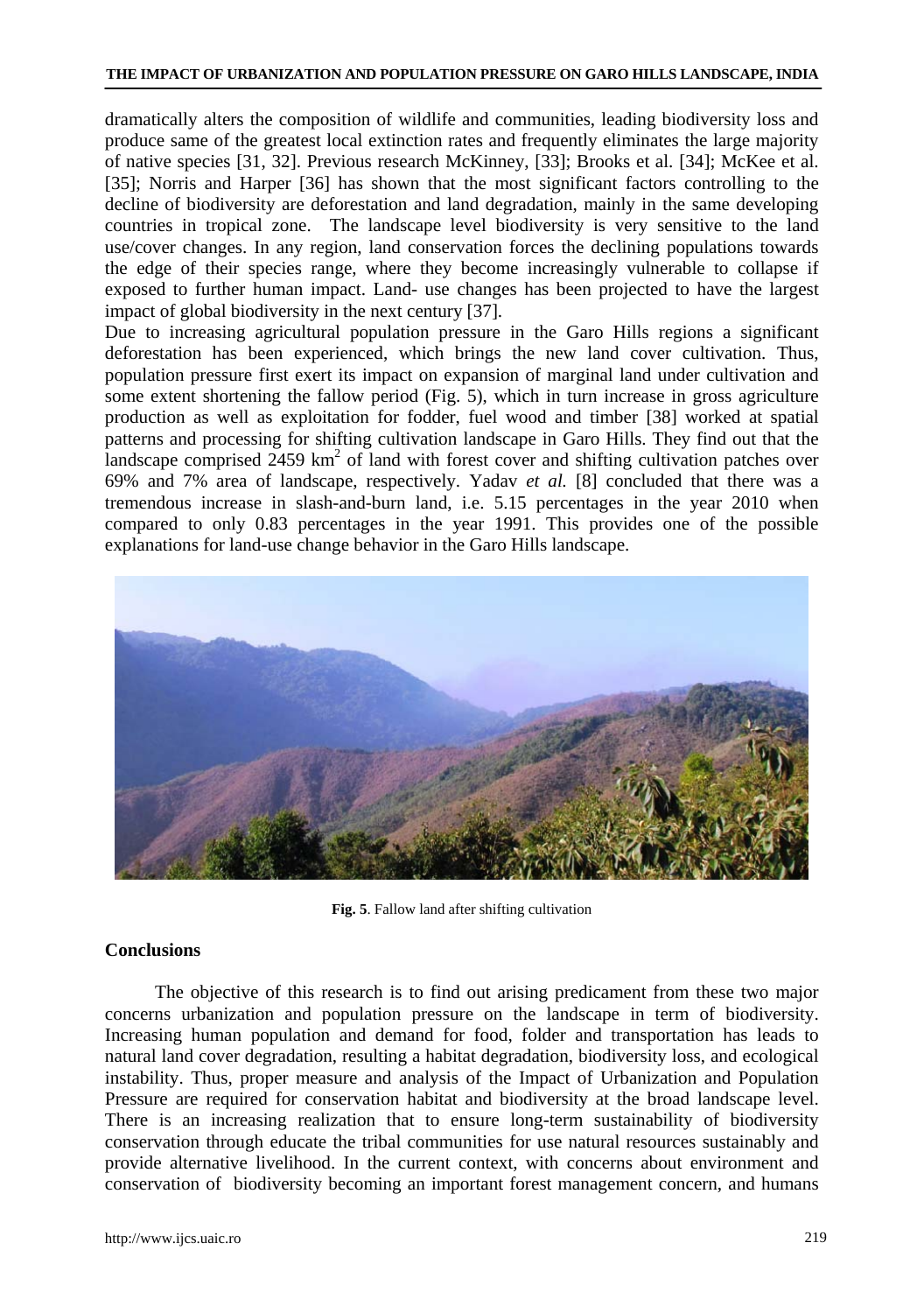population pressure in forested areas being seen as an obstacle to effective conservation, expansion of roads, high intensity of shifting cultivation, uncontrolled forest fire, mining of minerals, extraction of timber and permanent Plantation (cash crops).

On closer analysis it appears that the problem of plantation of permanent cash crop and shifting cultivation is more because of the shortening of the fallow cycle and the associated unsustainable practices in the management of shifting cultivation lands, rather than cash crop having a negative effect on the forest is because that after *jhumming* (7-8 years) native forest plant species revive but, due to plantation of such cash crops the native diversity is lost on a long term. This problem deepens as it is not possible, as in the past, to extend the area of shifting cultivation to keep the cycles long because on the one hand claims of dependent population on land is increasing while there is no solid evidence of increase in the productivity of shifting cultivation, and on the other hand more and more areas are taken up for urban amenities and expansion, industrial uses, infrastructure development, mineral exploitation, plantation of cash crops viz., rubber, tea, cashew nut, pineapple, broomgrass, and for conservation for local ecosystem services and biodiversity etc., and becoming no more available and leaving little room for man oeuvre by the village communities.

# **Acknowledgements**

We would like to thank to Dean of University School of Environment Management, Guru Gobind Singh Indraprastha University for technical and research support. We are also thankful to Wildlife Trust of India, State Forest Department of Meghalaya, Garo Hills District Council and local people of the Garo hills for providing an opportunity to work in the given study area and help during field work.

# **References**

- [1] P. Clergeau, J.P.L. Savard, G. Mennechez, G. Falardeau, *Bird abundance and diversity along an urban-rural gradient: A comparative study between two cities on different continents***, Condor, 100,** 1998, pp. 413–425.
- [2] M.L. McKinney, *Urbanization, biodiversity, and conservation*, **BioScience 52**, 2002, pp. 883–890.
- [3] G. Mikusinski, P. Angelstam, *Economic geography, forest distribution, and woodpecker diversity in central Europe*, **Conservation Biology, 12,** 1998, pp. 200–208.
- [4] P.K. Yadav S. Dookia, K. Sarma, *Application of Geospatial Technology for Management and Conservation of Biodiversity*, **Proceeding of the National Seminar on Environment Management & Biodiversity Conservation (Present Status & Future Strategy)** 7-8 October 2012, Govt. Lohia clg. Churu, pp. 59-60.
- [5] F.H. Bormann, G.E.Likens, **Pattern and Process in a Forested Ecosystem**, Springer, New York, 1979.
- [6] P.K. Yadav, K. Sarma, S. Dookia, *The Review of Biodiversity and Conservation Study in India Using Geospatial Technology*, **International Journal of Remote Sensing and GIS**, 2, 2013, pp. 1-10.
- [7] S. McIntyre, G.W. Barrett, *Habitat variegation, an alternative to fragmentation,*  **Conservation Biology 6***,* 1992, pp. 146–147*.*
- [8] P.K. Yadav, M. Kapoor, K. Sarma, *Land Use Land Cover Mapping, Change Detection and Conflict Analysis of Nagzira-Navegaon Corridor, Central India Using Geospatial Technology,* **International Journal of Remote Sensing and GIS***,* **1(**2**),** 2012, pp. 90-98.
- [9] A.Balmford, J.L. Moore, T. Brooks, N. Burgess, L.A. Hansen, P.H. Williams, C. Rahbek, *Conservation conflicts across Africa*, **Science 291**, pp. 2616–2619.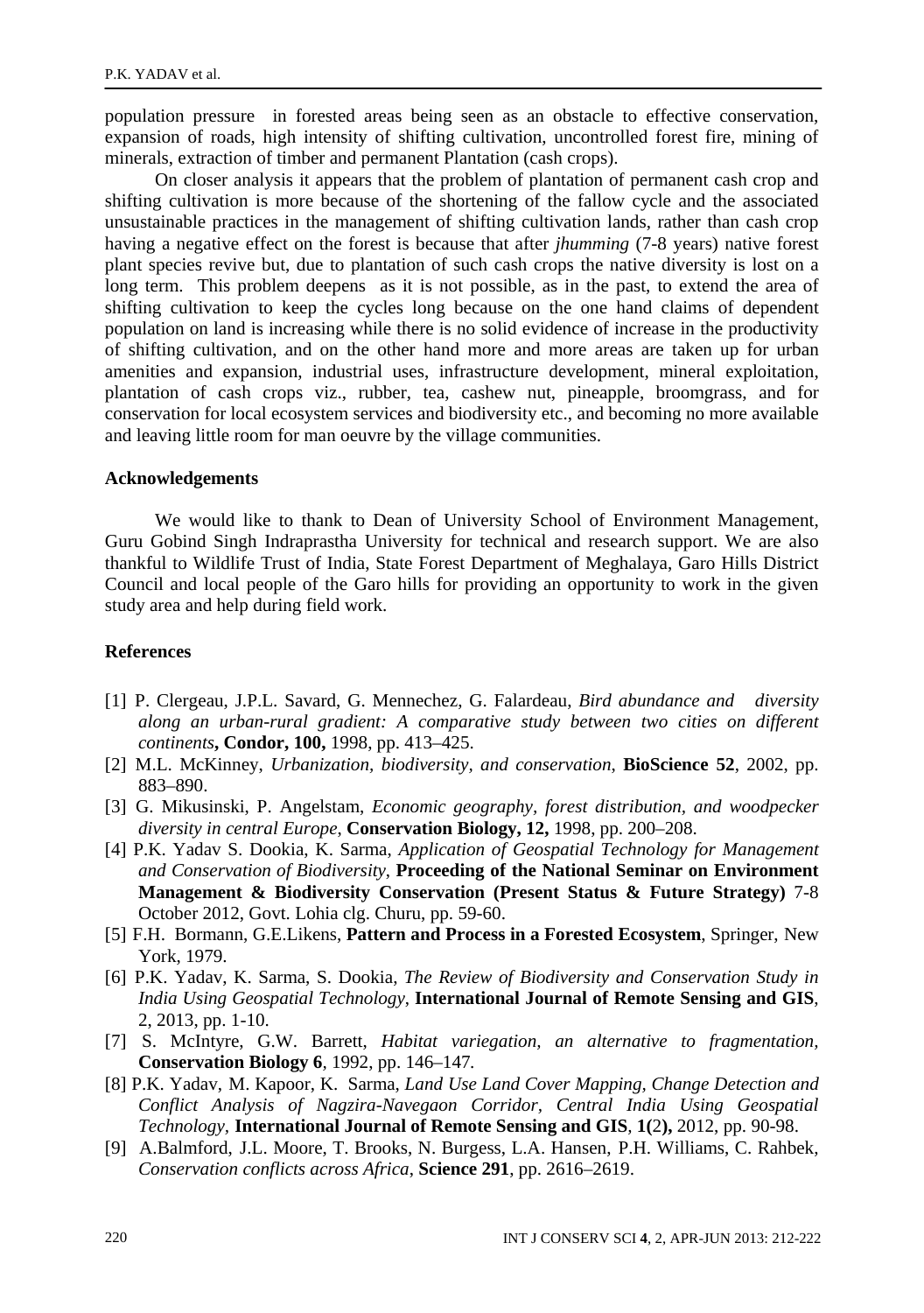- [10] P.B. Hardy, R.L.H. Dennis, *The impact of urban development on butterflies within a city region*, **Biodiversity Conservation 8,** 1999, pp.1261–1279.
- [11] M.B. Araújo, C. Rahbek, *Conserving biodiversity in a world of conflicts*, **Journal of Biogeography, 34,** 2007, pp. 199–200.
- [12] K.Sarma, P.K. Yadav, R.K. Sarma, *Landscape Dynamics in Relation to Slope and Elevation in Garo Hills of Meghalaya, North East India using Geospatial Technology,*  **Global Journal of Human Social Science** *(BD)*, 13(2), 2013, pp. 17-25.
- [13] P. K Yadav, *Landscape Dynamics in Garo Hills of Meghalaya, North East India using Geospatial Technology,* **M.Sc. Thesis,** Guru Gobind Singh Indraprastha University, New Delhi India, 2012.
- [14] K. Sarma, S.K. Barik, *Geomorphological risk and conservation imperatives in Nokrek Biosphere Reserve, Meghalaya Using Geoinformatics,* **NeBIO, 1(**2**),** 2010, pp 14-24.
- [15] P.S. Ramakrishnan, Ecology and Sustainable Development. National Book of India, New Delhi, 2001, p. 198.
- [16] J.L. Pender, *Population growth, agricultural intensification, induced innovation and natural resource sustainability: an application of neoclassical growth theory,* **Agricultural Economics, 19(**1-2**)**, 1998, 99–112.
- [17] P.K. Yadav, *Slash-and-burn agriculture in North-East India*, **Expert Opinion on Environmental Biology, 2**, 2013, p. 1
- [18] Barthakur, D. N*., Environment and sustainable agriculture*, **Souvenir brought out at the National Conference (Eastern Region) on Environmental and Sustainable Development,** 13–14 October 1998, vol. I, pp. 14–16.
- [19] S.K. Bera, S.K. Basumatary, A. Agarwal, M. Ahmed,*Conversion of forest land in Garo Hills, Meghalaya for construction of roads: A threat to the environment and biodiversity, Current Science, 91(3), 2006, pp. 281-284.*
- [20] E.E. Dendy *Sedimentation in nation's reservoir*, **Soil Water Conserv**. 23, 1968, pp. 135– 137.
- [21] V.K. Kumar, J. Singh, *Frontiers in Environmental Geography,* **Environmental Crisis in South Mirzapur** (eds Singh, et al.), Concept Publishing Company, 1993, p. 199.
- [22] F.G. Bell, S.E.T. Bullock, T.F.J. Halbich, P. Lindsey, *Environmental impacts associated with an abandoned mine in the Witbank Coalfield, South Africa,* **International Journal of Coal Geology, 45,** 2001, pp. 195-216.
- [23] N.A.B. Aryee, B.K. Ntibery, E. Atorkui, *Trends in the smallscale mining of precious minerals in Ghana: a perspective on its environmental impact,* **Journal of Cleaner Protection, 11,** 2003, pp 131–140.
- [24] \* \* \*, *Living in the Environment*, **UNESCO/UNEP,** 1985.
- [25] K. Sarma, S.P.S. Kushwaha, K. J. Singh, *Impact of coal mining on plant diversity and tree population structure in Jaintia Hills district of Meghalaya, North East India,* **New York Science Journal, 6(9),** 2010, pp.79-85
- [26] S.K. Barik, H.N. Pandey, B.K. Tiwari, K. Sarma, B. Singh, **Coal mining in Meghalaya: An environmental perspective,** Regional Centre, National Afforestation and Eco-Development Board, North Eastern Hill University, Shillong, India, 2006, pp. 1-21
- [27] \* \* \*, **Technical Report of the Directorate of Mineral Resources***,* Government of Meghalaya, Shillong Meghalaya, 1985.
- [28] B.K. Tiwari, *Impact of coal mining on ecosystem health in Jaintia Hills, Meghalaya,*  **Conservation and Management of Biological Resources in Himalaya** (Editors: Ramakrishnan, P.S., Purohit, A.N., Saxena, K.G., Rao, K.S., Maikhuri. R.K.), G.B. Pant Institute of Himalayan Environment and Development, Almora. Oxford IBH Co. New Delhi, 1996, pp. 466-475.
- [29] E.O. Wilson, **The Diversity of Life,** Belknap Press, Cambridge, MA, USA, 1992.